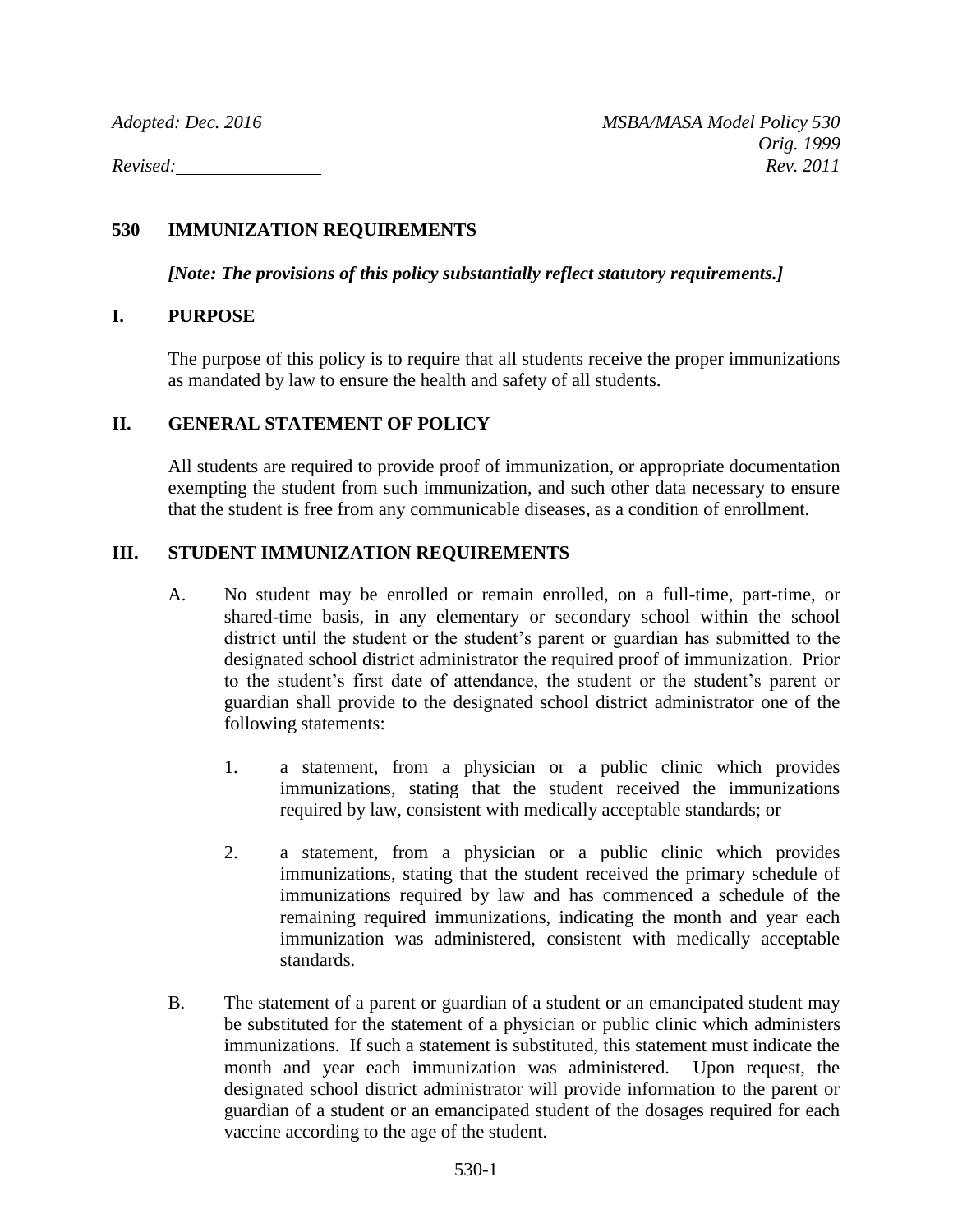- C. The parent or guardian of persons receiving instruction in a home school shall submit one of the statements set forth in Section III.A. or III.B., above, or statement of immunization set forth in Section IV., below, to the superintendent of the school district by October 1 of the first year of their home schooling in Minnesota and the grade 7 year.
- D. When there is evidence of the presence of a communicable disease, or when required by any state or federal agency and/or state or federal law, students and/or their parents or guardians may be required to submit such other health care data as is necessary to ensure that the student has received any necessary immunizations and/or is free of any communicable diseases. No student may be enrolled or remain enrolled in any elementary or secondary school within the school district until the student or the student's parent or guardian has submitted the required data.
- E. The school district may allow a student transferring into a school a maximum of 30 days to submit a statement specified in Section III.A. or III.B., above, or Section IV., below. Students who do not provide the appropriate proof of immunization or the required documentation related to an applicable exemption of the student from the required immunization within the specified time frames shall be excluded from school until such time as the appropriate proof of immunizations or exemption documentation has been provided.
- F. If a person who is not a Minnesota resident enrolls in a school district online learning course or program that delivers instruction to the person only by computer and does not provide any teacher or instructor contact time or require classroom attendance, the person is not subject to the immunization, statement, and other requirements of this policy.

## **IV. EXEMPTIONS FROM IMMUNIZATION REQUIREMENTS**

Students will be exempt from the foregoing immunization requirements under the following circumstances:

- A. The parent or guardian of a minor student or an emancipated student submits a physician's signed statement stating that the immunization of the student is contraindicated for medical reasons or that laboratory confirmation of the presence of adequate immunity exists; or
- B. The parent or guardian of a minor student or an emancipated student submits his or her notarized statement stating the student has not been immunized because of the conscientiously held beliefs of the parent, guardian or student.

## **V. NOTICE OF IMMUNIZATION REQUIREMENTS**

A. The school district will develop and implement a procedure to: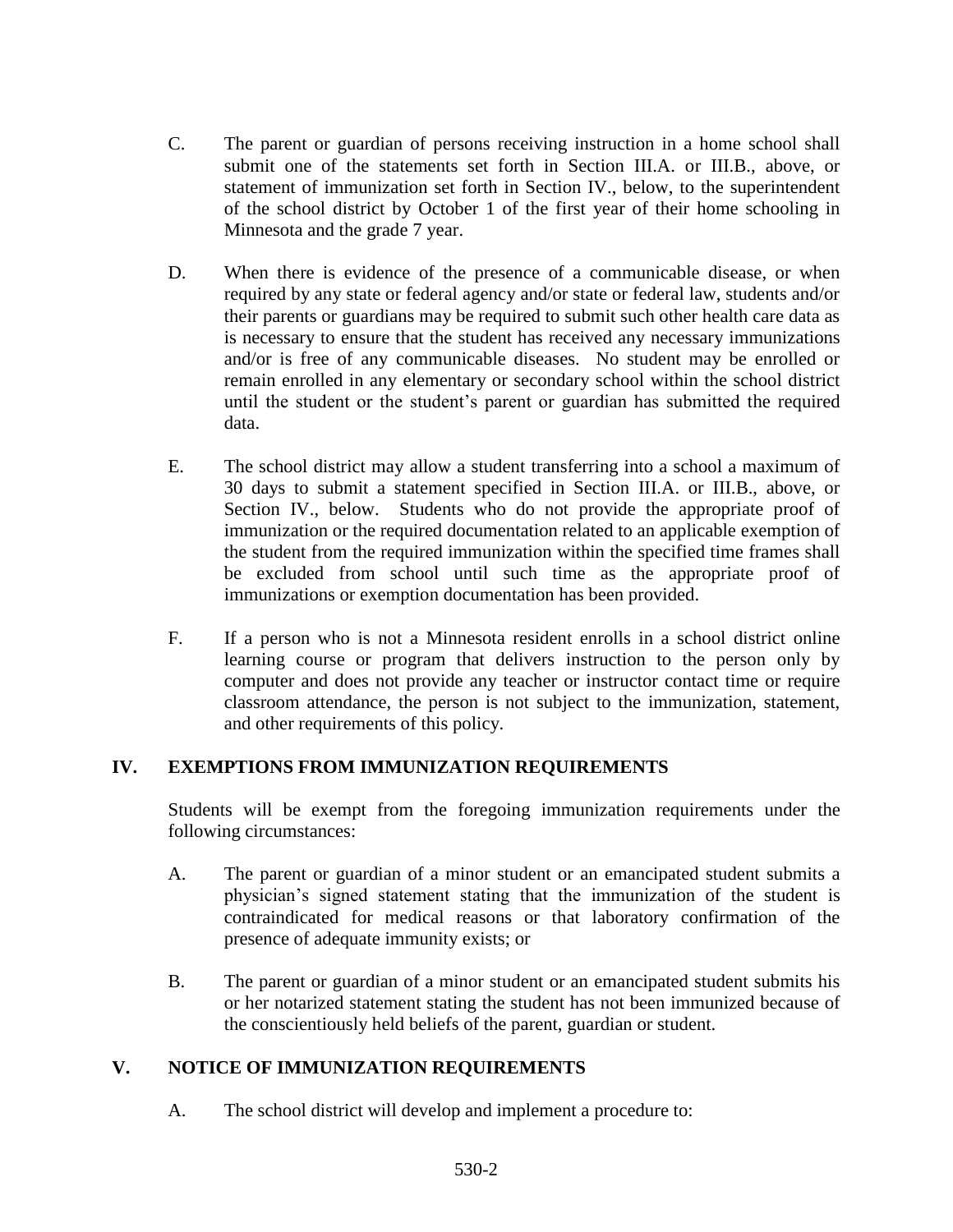- 1. notify parents and students of the immunization and exemption requirements by use of a form approved by the Department of Health;
- 2. notify parents and students of the consequence for failure to provide required documentation regarding immunizations;
- 3. review student health records to determine whether the required information has been provided; and
- 4. make reasonable arrangements to send a student home when the immunization requirements have not been met and advise the student and/or the student's parent or guardian of the conditions for re-enrollment.

[See Attachments A, B, C, and D.]

B. The notice provided shall contain written information describing the exemptions from immunization as permitted by law. The notice shall be in a font size at least equal to the font size and style as the immunization requirements and on the same page as the immunization requirements.

#### **VI. IMMUNIZATION RECORDS**

- A. The school district will maintain a file containing the immunization records for each student in attendance at the school district for at least five years after the student attains the age of majority.
- B. Upon request, the school district may exchange immunization data with persons or agencies providing services on behalf of the student. Immunization data is private student data and disclosure of such data shall be governed by Policy 515 Protection and Privacy of Pupil Records.
- C. The designated school district administrator will assist a student and/or the student's parent or guardian in the transfer of the student's immunization file to the student's new school within 30 days of the student's transfer.
- D. Upon request of a public or private post-secondary educational institution, the designated school district administrator will assist in the transfer of the student's immunization file to the post-secondary educational institution.

#### **VII. OTHER**

Within 60 days of the commencement of each new school term, the school district will forward a report to the Commissioner of the Department of Education stating the number of students attending each school in the school district, including the number of students receiving instruction in a home school, the number of students who have not been immunized, and the number of students who received an exemption. The school district also will forward a copy of all exemption statements received by the school district to the Commissioner of the Department of Health.